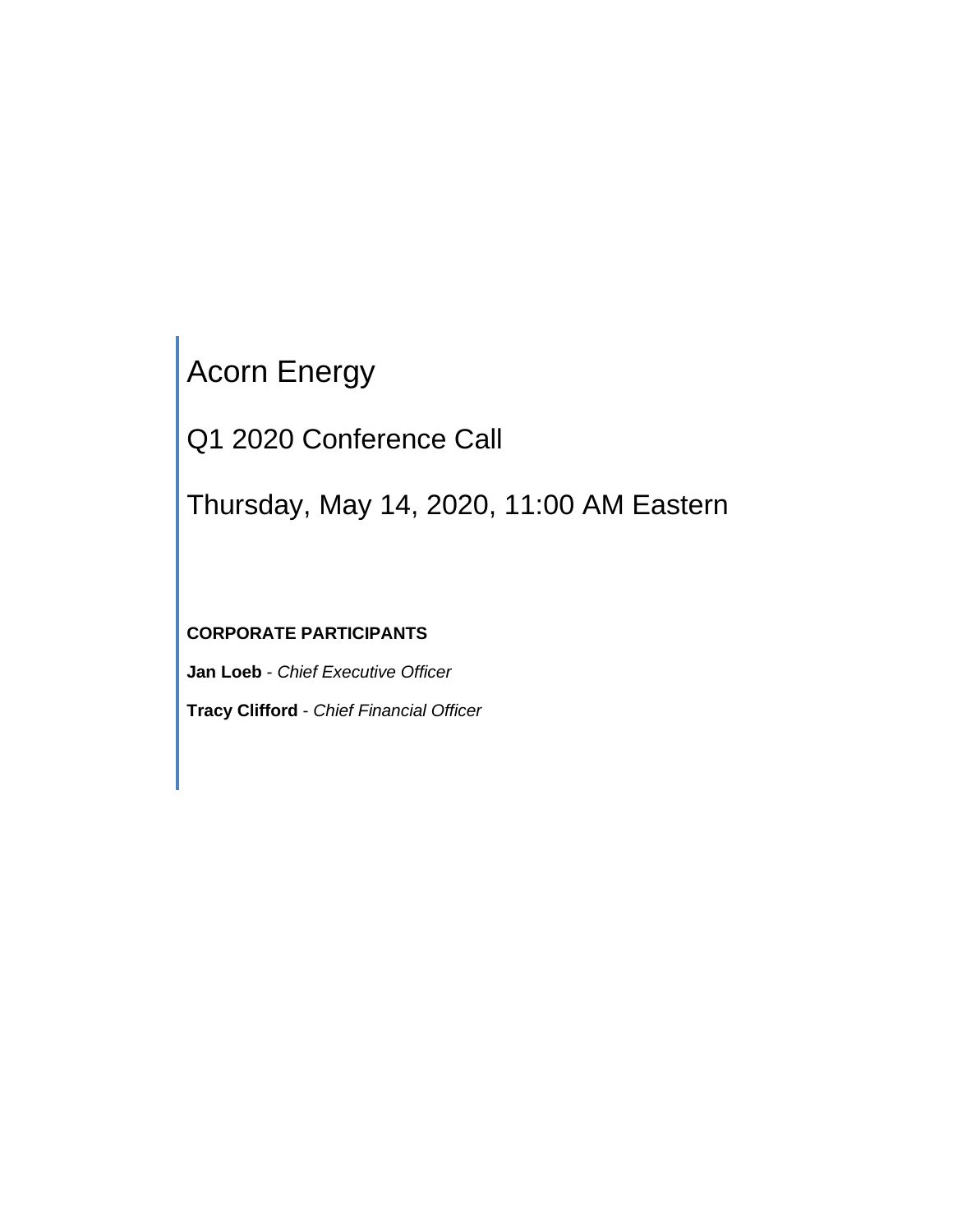### **Operator**

Good day, everyone. Thank you for holding and welcome to Acorn Energy's First Quarter 2020 Conference Call. All participants are in listen-only mode. Should you need assistance, please signal a conference specialist by pressing the "\*" key followed by "0." After today's presentation, there will be an opportunity to ask questions. To ask any question, you may press "\*", then "1" on your touch--telephone keypad. To withdraw your question, please press "\*", then "2." Please note this event is being recorded.

I would now like to turn the conference over to Ms. Tracy Clifford, CFO of Acorn Energy and COO of its OmniMetrix subsidiary. Please go ahead.

## **Tracy Clifford**

Thank you and welcome, everyone, to today's conference call. As a reminder, many of the statements made in today's prepared remarks or in response to your questions may be forward looking. These statements are subject to various risks and uncertainties. For example, the operating and financial performance of the company in 2020 and future years is subject to factors such as risks associated with disruptions to business operations and customer demand, resulting from the impact of the COVID-19 pandemic, executing the company's operating strategy, maintaining high renewal rates, growing its customer base, changes in technology, changes in the competitive environment, financial and economic risks, as well as having access to sufficient capital for growth.

Forward-looking statements are based on management's beliefs, as well as assumptions made, using information currently available to management pursuant to the Safe Harbor provisions of the Private Securities Litigation Reform Act of 1995. There are no assurances that Acorn or OmniMetrix will be able to achieve their growth goals in 2020, nor in future years. The company also undertakes no obligation to disclose any revisions to these forward-looking statements to reflect events or circumstances after the date made. A full discussion of the risks and uncertainties that may affect the company is included, and this factors on Acorn's Form 10-K as filed with the Securities and Exchange Commission.

I'll now hand the call over the Jan Loeb, CEO of Acorn.

#### **Jan Loeb**

Thank you, Tracy, and good morning to those joining our call. To start off, I would like to discuss the COVID-19 situation and how we are addressing it as a company, and why we think we're well-positioned to get to the other side of this pandemic in an even stronger position. As you know, we provide monitoring and control services for industrial equipment, including backup generators for government and healthcare facilities. As a result, OmniMetrix operations have been classified essential by the state of Georgia, enabling us to continue to operate throughout the pandemic.

Though we have moved to reduce onsite work as much as possible, while instituting a variety of protections designed to keep our team safe. For purposes of social distancing, we reduced the number of on-premises management employees at our Georgia facility to an average of 5 people versus approximately 20 normally on premises. The remaining team members are able to work from home and have been doing so successfully. The state of Georgia has reopened and we now expect to have employees return to the office starting this coming Monday, May 18th. Of course, we will adhere to guidelines issued by the Centers for Disease Control regarding social distancing, handwashing, and wearing a facemask as appropriate.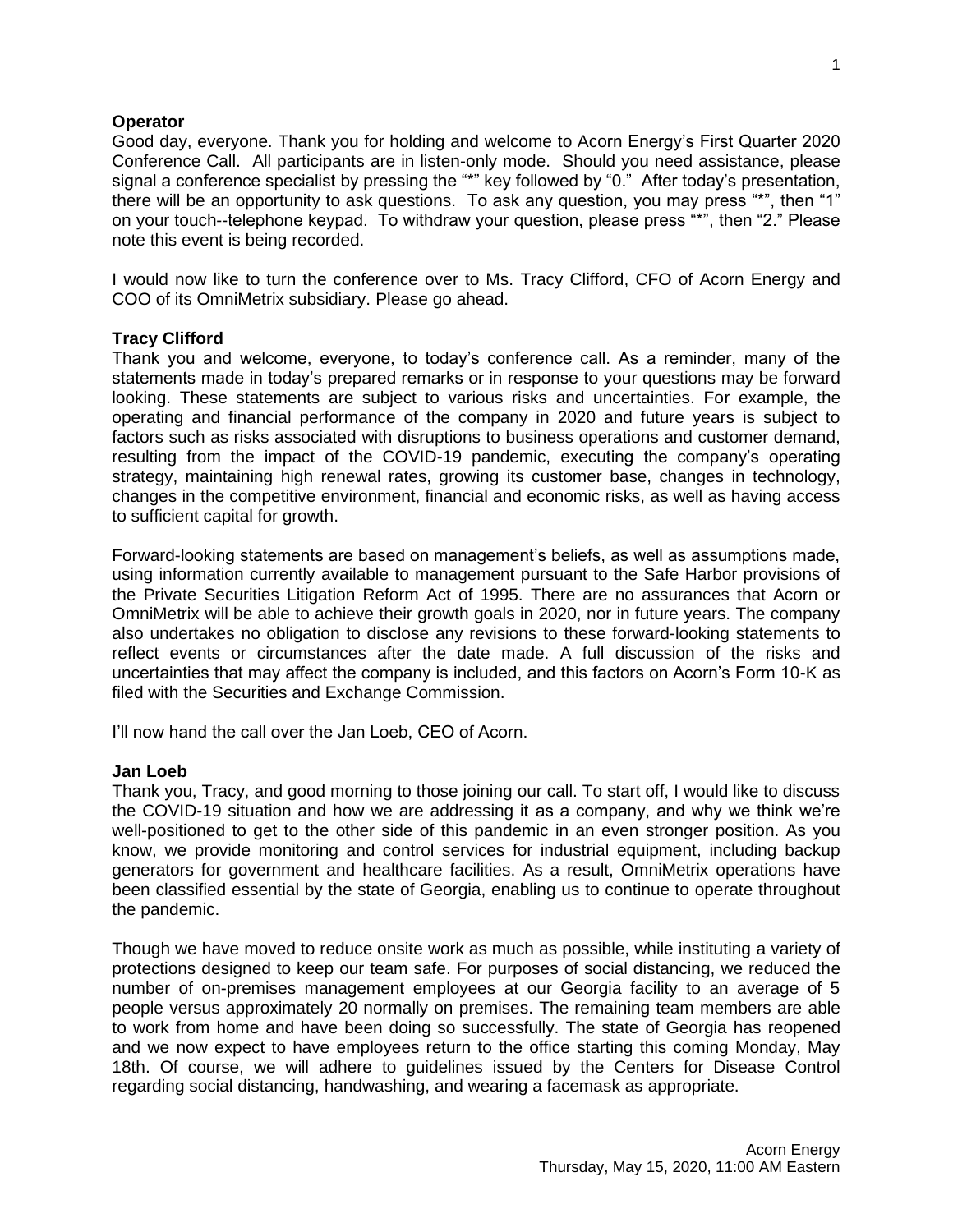Though we started the year with encouraging growth, we finished the quarter only up 1% on a GAAP basis, as COVID-19 responses began to significantly impact our new equipment sales due to travel and business activities restrictions. So far, in Q2, we're seeing only about a 9% decline in sales volume, principally related to a decrease in new hardware sales, highlighting the strength and recurring nature of our core monitoring service revenue. It remains very hard to predict how the COVID-19 pandemic will ultimately impact business and consumer decision making and investments in remote monitoring, as well as impact on the pace of our sales effort.

On the plus side, however, remote monitoring is an ideal solution for managing industrial equipment more cost effectively, while at the same time substantially reducing or eliminating the personnel and travel required to manage disparate assets over wide geographies. Clearly, this benefit is gaining great appreciation, given social distancing and other mandated personal safety requirements related to the pandemic.

Financially, we have a strong vantagepoint from which to navigate this environment with \$1.9 million in cash as of May 10th, including loan proceeds received by Acorn and OmniMetrix in Q2 2020, under the CARES Act, to support companies through the pandemic. Given the opportunities we see, our financial position, and management's confidence in our team members, we have not laid off any employees in relation to COVID-19 and we do not expect to do so.

We are also implementing programs to lower costs and maximize efficiency. One example is the decision to take certain aspects of our hardware assembly work, which were previously outsourced, and bring them back inhouse. This will reduce overall costs and give us more control over quality, production timelines, and inventory. We believe we have the resources to endure the expected downturn and remain confident in the efficiency and value or our remote monitoring services and their long-term growth potential within a still largely untapped market.

Throughout this process, we will continue to actively seek opportunities to streamline our core structure and to make prudent investments in product development and sales and marketing to ensure OmniMetrix's leadership in the industry.

Let me now briefly touch on our Q1 2020 results and, following that, I will--following that, I will let Tracy provide more specifics on our financial performance, and then we will open the call to your questions. I would like to highlight a few notable items from Q1 performance, beginning with our gross margins. We continue to achieve solid gross margins with our Q1 2020 gross margin rising to 69% versus 62% in Q1 2019. An increase in gross margins primarily reflects a favorable of mix of higher margin monitoring revenue compared to product sales.

I also wanted to point out cash-basis sales--a performance tracking measure we use to supplement our reported revenue and revenue growth trends. We recognize revenue from hardware sales pursuant to GAAP over a 3-year period and recognize revenues from monitoring contracts over the period of service typically one year, while generally receiving cash up front, creating a disconnect between cash received and GAAP revenue recorded in a period. As a result, we also track cash sales to provide more visibility on the volume of business closed during the period which will be recognized as revenue over time and to compare actual cash sales growth to prior periods. Q1 2020 cash basis sales were \$1.301 million as compared to \$1.317 million in Q1 2019, a decrease of 1%. This is notable because, despite the impacts of COVID-19, we were able to hold cash sales essentially flat during the quarter.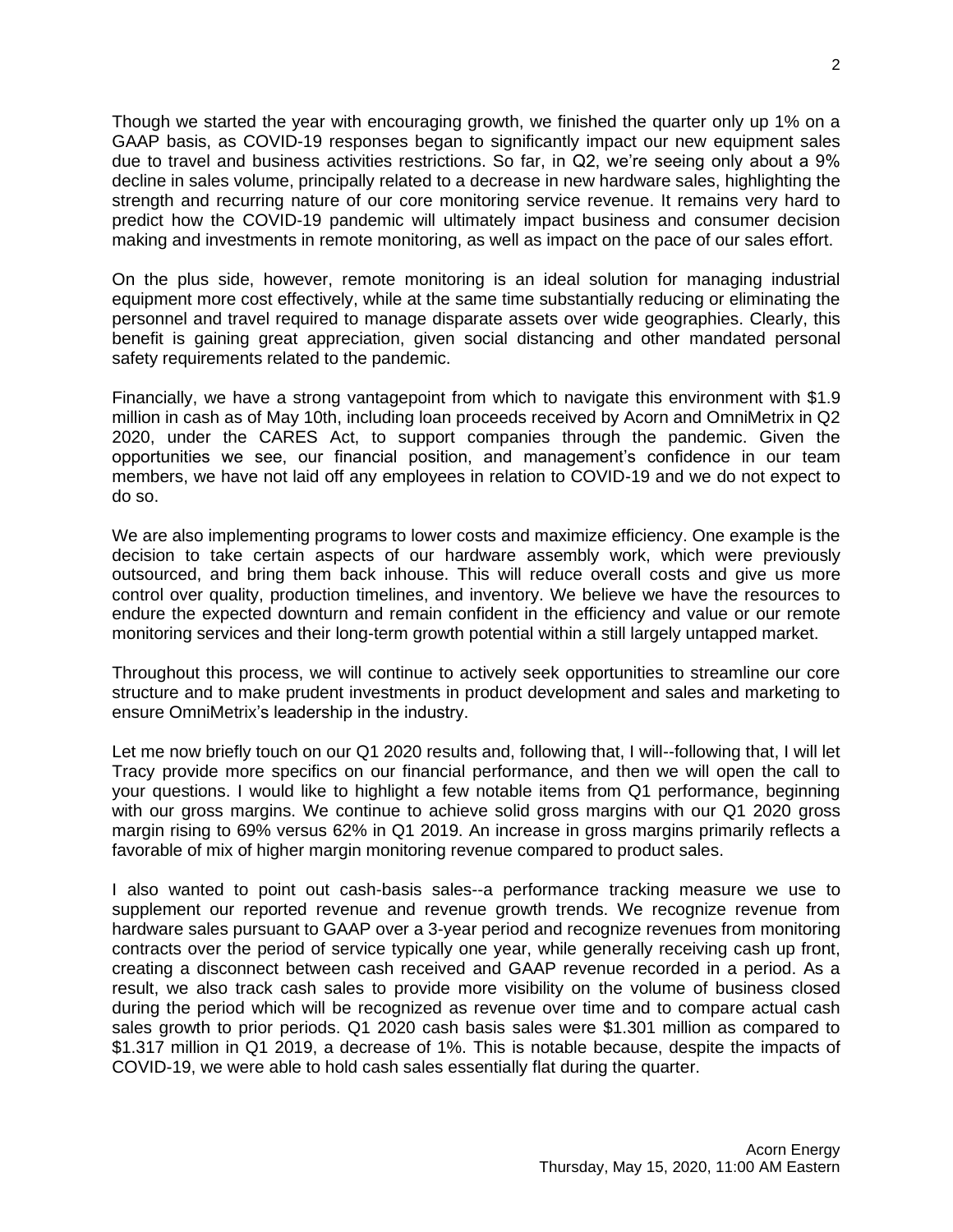Looking at the performance of our segments--in our power generation segment--the monitoring of standby generators for commercial and residential accounts--our cash-basis sales were flat on a cash basis in Q1 2020 versus Q1 2019. In our small cathodic protection segment, which focuses on the monitoring control of electric current running on gas pipelines, cash basis sales declined by 5% as our sales team gained traction and we deal with the initial restrictive impacts related to COVID-19. In this segment, where clients are principally larger corporations, typical sales interactions with prospective customers have been tabled due to social distancing and other restrictive policies in place currently. Bear in mind that our new expanded and experienced sales team have made considerable progress building a solid pipeline of customer trials prior to the COVID-19 disruption. We have about two times the number of customer trials in the field than we had at this time last year, though the sales cycle in this segment can be 12 to 18 months.

Of course, the pandemic made delay--may delay or reduce our progress in converting trials into formal agreements. We still hope to convert most of those trials to deployments over time. Of course, there are some customer budget challenges in the energy sector related to pricing, volatility, supply and demand disparities, and COVID-19 impacts. We see expanding opportunities for our AIRGuard industrial air compressor monitors, which we believe have a market opportunity comparable to that of our generator market, and there are cross-selling opportunities with existing industrial customers.

We are also in the process of launching an innovative new smart enunciator product this month that provides status updates on critical electric systems. We have a new software product that we expect to announce in the second half of this year. So, despite challenges in the near term, we believe there are plenty of market opportunities. Historically, new monitoring sales have been favorable impacted by natural disasters and emergencies such as hurricanes and storms that disrupt power systems and highlight the importance and value of remote generator monitoring. The COVID-19 pandemic has the potential to be similar.

As more people today are working from home across the country, given this change of work location, ensuring reliable electricity access for home offices is more important than ever and could stimulate demand for backup power generation and our monitoring solutions. Longer term, excluding the impact of COVID-19, we continue to have confidence in our annual growth goal of 20%. We also have a goal of reaching consolidated cashflow break even, which prior to COVID-19 outbreak, we had expected to achieve by mid-2020. This is clearly an important goal for our company, especially considering our large NOL position, which would shield future income from income taxes.

We still believe we have the financial resources available to reach these goals, although the timing is uncertain in the current environment. We hope to have more visibility next quarter, as regions of the country start to reopen, and business normalizes. Now, I'll turn to call back to Tracy Clifford, our CFO, to go over more Q1 financial details.

## **Tracy Clifford**

Thank you, Jan. I want to start by clarifying that while Jan has discussed cash-basis sales, I'll be discussing GAAP-basis performance as presented in our filed financial statements. OmniMetrix's Q1 revenue was essentially flat, increasing approximately 1% over Q1 '19 due to strength in our largest segment, power generation, which grew 11% or \$109,000. This increase was offset by a decline of \$102,000 or 31% in our cathodic protection segment to \$229,000 in Q1, reflecting a decrease in sales and challenges in this segment and the energy sector as previously discussed.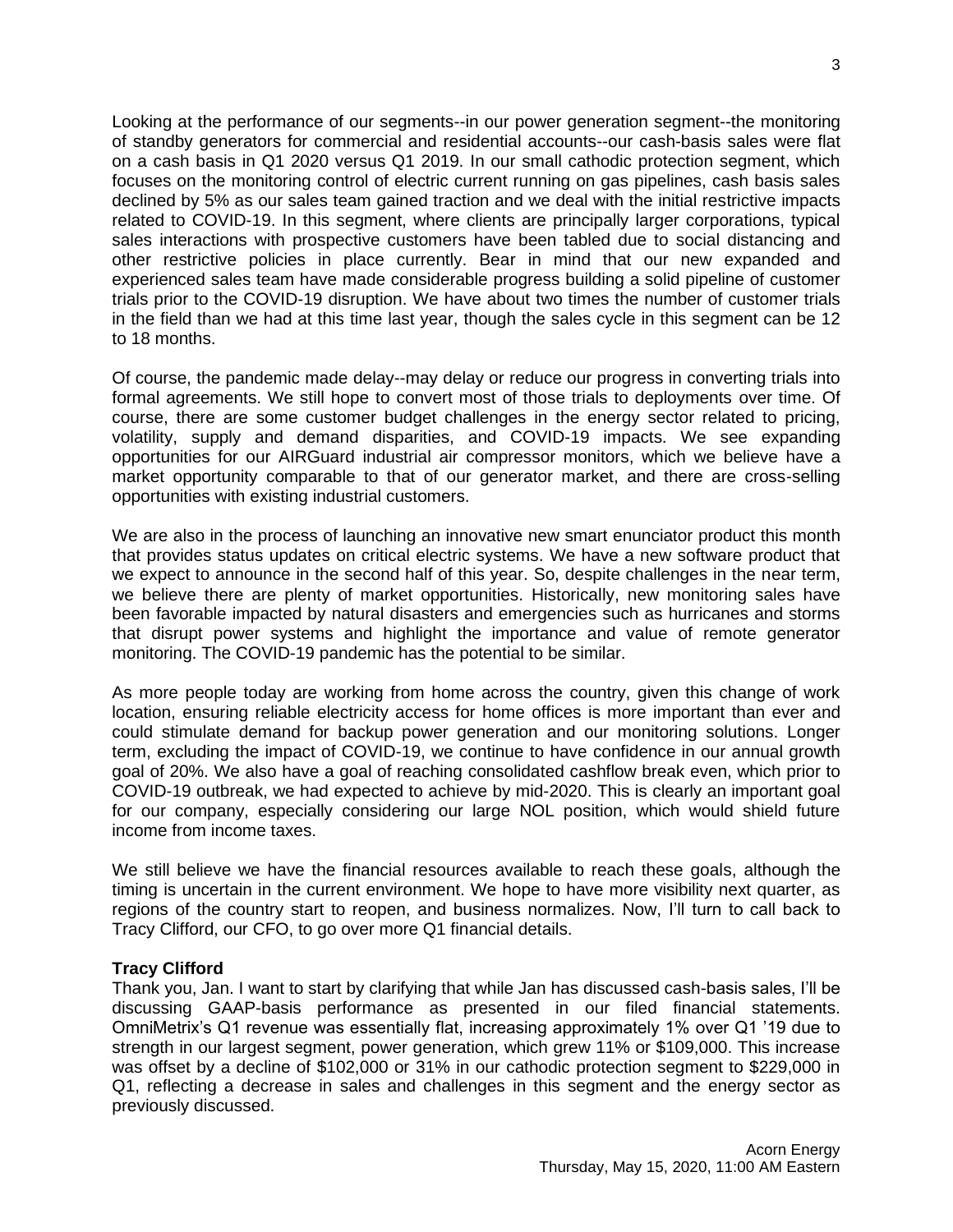Gross profit grew 12% to \$922,000 in Q1 '20 versus \$821,000 in Q1 '19, significantly outpacing revenue growth. The increase in gross profit was principally attributable to a revenue mix that included more monitoring revenue, which is a significantly higher gross margin that hardware. Also, the prior year period included a \$30,000 dollar cost of sales adjustment related to obsolete inventory. As a result, realized gross margin improved to 69% in Q1 '20 versus 62% in Q1 '19, or 64% after you adjust for the inventory charge in '19.

OmniMetrix's total operating expenses increased 11% to \$973,000 in Q1 '20 versus \$879,000 in Q1 '19, mainly due to planned increases in personnel costs, IT software and infrastructure expenses, travel expenses, and payment processing charges. We anticipate that for the full year of 2020, SG&A costs will increase approximately 15% over the 2019 full-year cost, as a result of a fully staffed sales team and continued IT infrastructure investments.

We will closely manage any further spending increases, focusing on driving sales as economic and market circumstances make it prudent to invest to support our long-term growth. With higher gross profits offset by higher operating costs, OmniMetrix reported a first quarter of '20 operating loss of \$51,000 versus an operating loss of \$58,000 in Q1 '19. At the corporate level, G&A increased 7% to \$223,000 in Q1 '20 from \$209,000 in Q1 '19, reflecting an increase in officer compensation, travel--and travel expenses offset by reduced insurance expense.

Management does not expect corporate G&A expense to increase materially for the full year 2020, other than expenses that might be required to support growth at OmniMetrix. Net loss, attributable to Acorn's shareholders, was \$283,000 or a penny per share in Q1 '20 versus a net loss of \$237,000 or a penny per share in Q1 '19.

Turning to cash flow on a consolidated basis, cash generated from operating activities was \$242,000 in Q1 '20 versus cash used in operating activities of \$325,000 in Q1 '19, mainly due to the increased accounts receivable collections in first quarter '20. Consolidated cash and cash equivalents were approximately \$1.4 million as of quarter end. As of May 10th, our consolidated cash and cash equivalents are \$1.9 million, which includes the loan proceeds of \$461,000 received by Acorn and OmniMetrix in April, under the CARES Act.

That concludes my review of the financial results and now I'd like to turn the call back to the operator so we can take questions from our investors. Operator.

## **Operator**

At this time we will now begin the question and answer session. To ask a question, you may press "\*", then "1" on your touchtone phone. If you are using a speakerphone, please pick up your handset before pressing the keys. To withdraw your question, please press "\*", then "2." At this time, we will pause momentarily to assemble our roster.

And our first question comes from Peter Rabover of Artko Capital. Peter, please proceed.

#### **Peter Rabover**

Hey, Jan. Hey. I wanted to focus some of my questions on your monitoring revenue piece. That's obviously growing well and steady and I guess I'm just curious if you could add a little bit more detail on how many subscriptions you--maybe volume of subscriptions and average price, and what's been the driving dynamic. And then, I guess in that same vein--I don't know if that helps or not--but maybe a way to think even though hardware sales are volatile, clearly each dollar of hardware sales adds something to the--monitoring revenue segment 'cause it sounds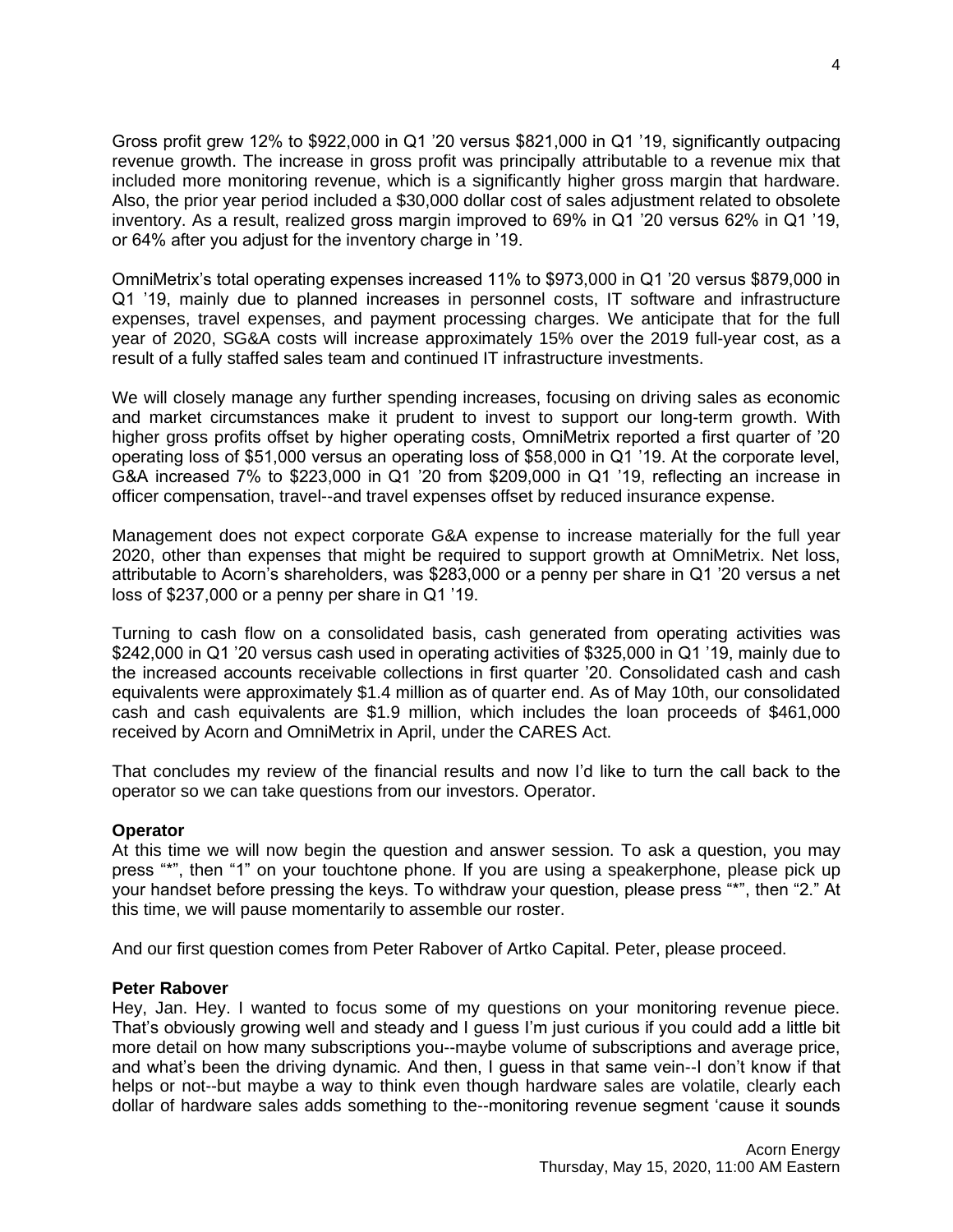like you're outpacing your disconnect rate and may be a good way for us to think about how much does each dollar of hardware add to the monitoring revenue. If you could give us any color, I'd really appreciate it.

#### **Jan Loeb**

Okay. Good morning, Peter. Thank you for your question and your support of the company. The--our monthly--because that's the way we look at it--our monthly monitoring revenue ranges anywhere from approximately \$10 dollars to \$30 dollars a month, depending if you are a residential owner--again, we don't sell directly to the owner, but we sell to the dealer who sells to the residential owner--to if you're a commercial and industrial user of our monitoring system. That's the range--\$10 to \$30 dollars a month. You're correct that for every piece of hardware we sell, we typically sell it with a one-year contract and that--and we have 90+ percent renewal rate because once the monitor is embedded in the generator, there's really no reason for anybody to change the monitor to go to somebody else 'cause that costs more than over a year's worth of monitoring the difference. It's just not worth it. The renewal rate in the business is quite good.

There should always be growth in monitoring. There are some disconnects. You--typically our disconnects are not because somebody doesn't want service, but somebody moves and--from house A to house B and the new owner doesn't even know that there's a monitor sitting inside the generator, so we usually have some disconnects. We have some disconnects for people who don't pay, but generally--as I said--we have an--over 90% renewal rate on our monitoring. Does that answer most of your question?

#### **Peter Rabover**

Yeah. I guess just more of the way to think about what's--I guess maybe more statistics. What do you think the average life of your monitoring revenue customer--as I know you said 90% plus renewals and you've been around for a while, so I would assume those lives are in years instead of months. And then…

#### **Jan Loeb**

Yes, it's--the average person is well over 5 years. It's--as I said--the stickiness of the business is quite good and it's--as you--and you can tell the margins are quite good and--on the monitoring side--and we view that as really the core of our business and what makes our business so valuable. As you can see during this period of time, we really haven't had a decrease that you would expect. Like most companies.

#### **Peter Rabover**

And--right. And then, maybe from the competitive/sales position, I assume your gross expenses direct--cost of goods sold on the monitoring stuff is the commission that you pay to your dealers? Is that the way to think about it?

#### **Jan Loeb**

Our usually our commission to pay to dealers is a net price. That doesn't come up as expense. Our main expense is data. All our monitors have cellular radios built in and we are constantly monitoring that unit, so we have data costs. Our major expense in the monitoring, once they're put in, is data cost.

#### **Peter Rabover**

Does the dealer receive any piece of the monitoring revenue that you collect?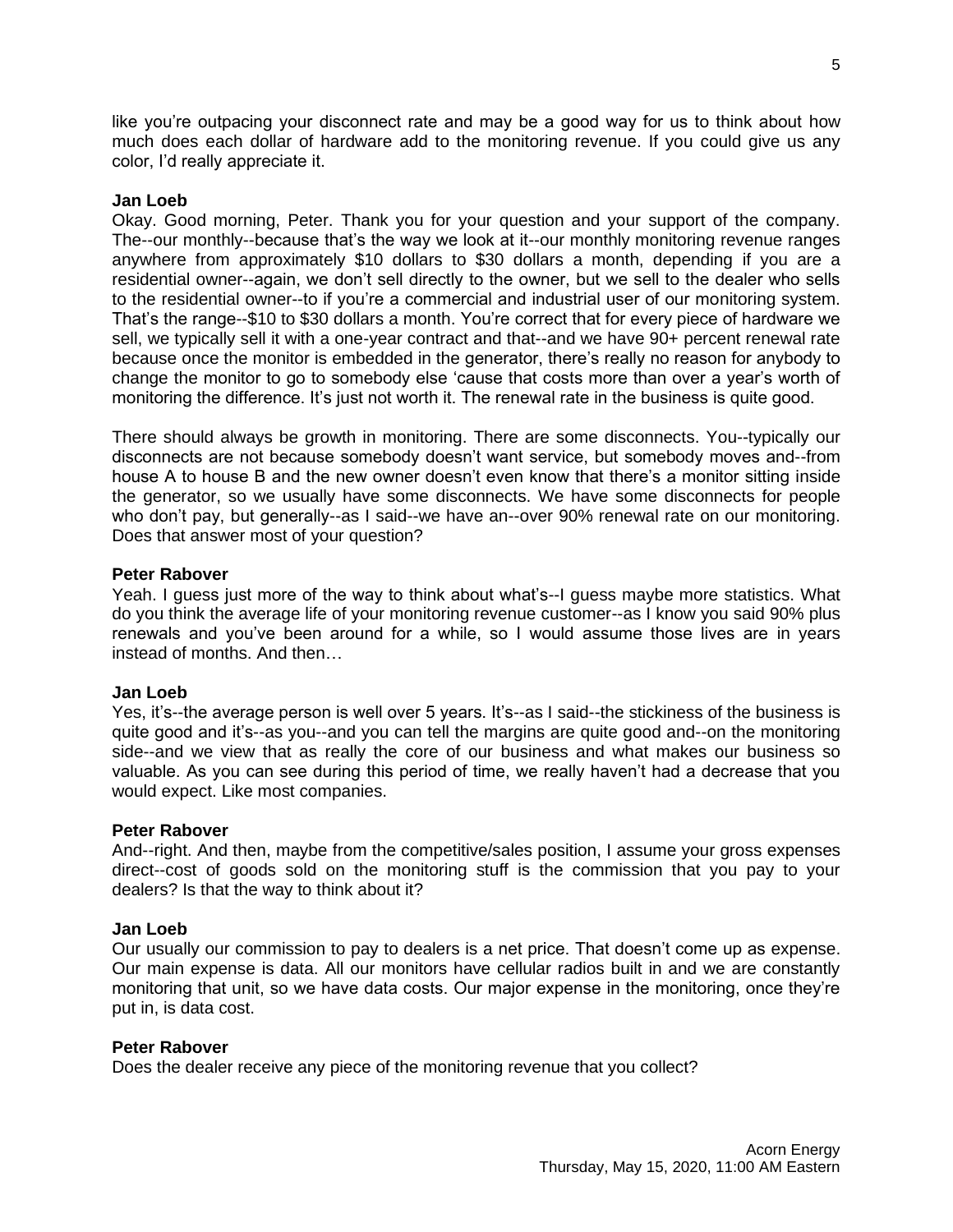#### **Jan Loeb**

Yes.

#### **Peter Rabover**

The reason I'm asking that--so I'm trying to get at--and I--because you sell primarily through the dealer network and your competitors are OEMs that have their own monitoring hardware and software built in, so I'm just curious whether that's a nice selling point that you're incentivizing your dealers that they--even after they sell the product, they get to receive a piece of the revenue from you relative to your competitors. Your competitors offer those sort of incentives to their dealers or not and I guess I'm just trying to think of it like that's a positive revenue generator for your dealers that other--that their other suppliers do not provide them.

#### **Jan Loeb**

Yes. I would say is that we definitely have a very good incentive to our dealers and our dealers very much like us and dealers have been with us for many years. And some of the selling advantages that we have is that--I think that it--that some of the OEMs do provide incentives as well, so I don't even--I don't know the incentives themselves are the number one s--differentiator between us and our competitors. I think the number one differentiator is that our dealers want to control the end customer, and they don't want the OEMs to be in touch with their end customer because the dealers want to sell them service and parts and maintenance, which is the most profitable part of the dealer's business. If the OEM gets inside with the customer, the OEM can start selling parts directly to the customer.

I think that's the number one reason why people like us relative to the OEM. We also have a much better product. Our product is more data rich, which some dealers find important, other dealers don't find it that important, but I think that would be the second reason why dealers really like us. We do have a premium product in the marketplace.

#### **Peter Rabover**

Okay. And then maybe one last question. I--we've had a couple of quarters since the PG&E debacle in California and I know it's kind of a mixed bag with the COVID stuff, but have you seen any noticeable uptake or result of that that you can comment on? And, if not, that's not a problem, but just curious.

#### **Jan Loeb**

Right. We have not yet seen that and, typically, I would not expect to see it. But firstly, the dealers have to get set up. It really wasn't--it was not--there were not that many dealers out there 'cause it wasn't such a big market. The dealers have to get set up first, then they have to sell generators, then they sell monitoring--kind of in that order so to speak. We have not seen it yet, but it is something that I anticipate seeing coming out of COVID-19.

#### **Peter Rabover**

Okay. I--sorry--and I guess just like maybe one last question, but h--this is--pardon my ignorance on this, but have you--is there any way to participate in the battery storage business for you guys as more and more storage costs lower and more and more people have solar or battery packs installed their house that--to monitor those sort of things?

#### **Jan Loeb**

There are ways for us to enter that market and we are definitely on top of it.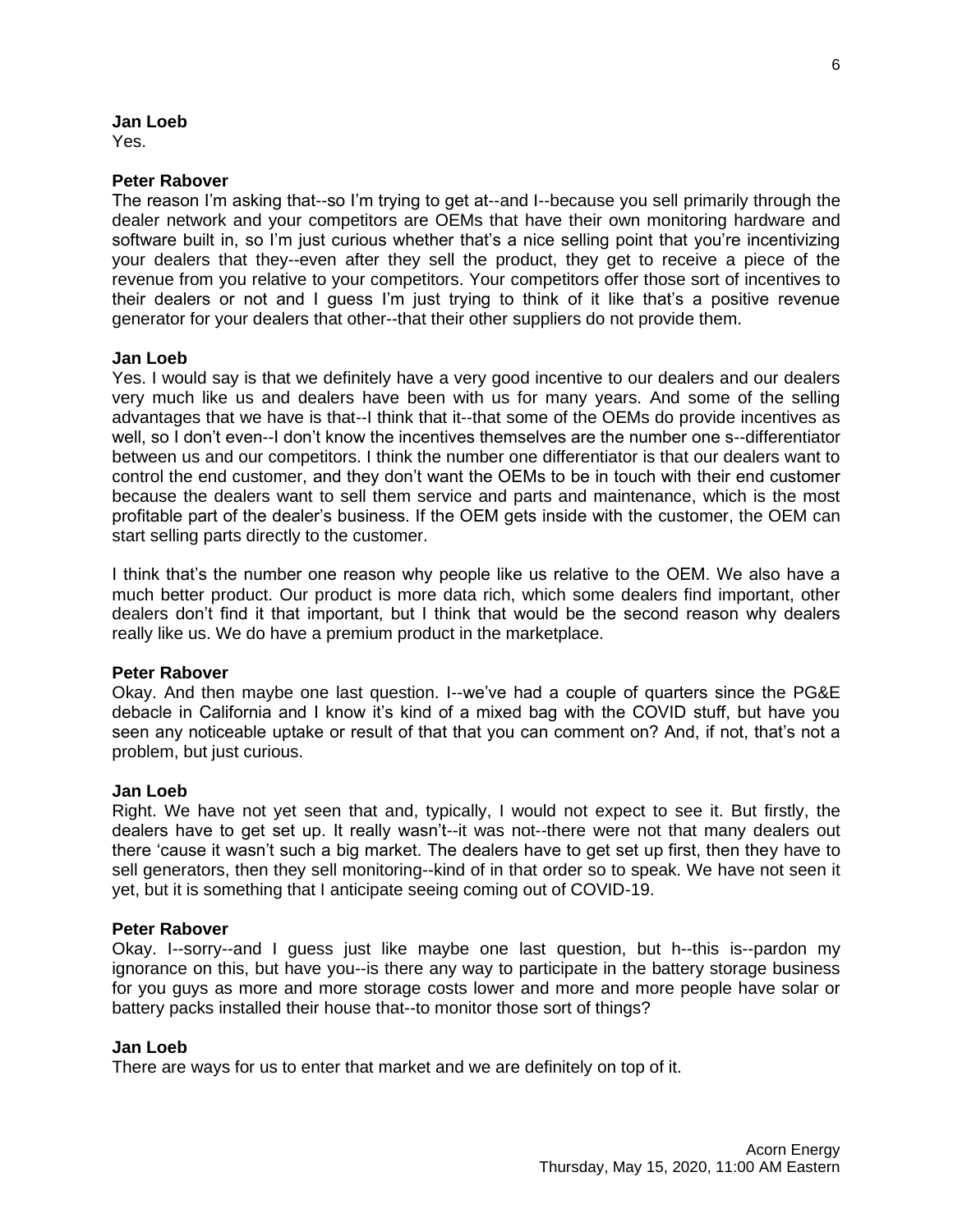#### **Peter Rabover**

Okay. Great. Thank you so much, Jan, and keep up the good work. Thanks.

#### **Jan Loeb**

Thank you.

#### **Operator**

And as a reminder, if you have a question, please press "\*" then "1." Our question comes--our next question comes from Richard Sosa [SP] of inv--private investor. Richard, please proceed.

#### **Richard Sosa**

Hi, Jan. Just had one quick question on the hardware. You had mentioned that you were planning on taking some of the manufacturing back inhouse. I just wanted--if you can maybe go into when you could make some of these products inhouse and why you changed and why you're looking to change back.

#### **Jan Loeb**

It's a question of using our team efficiently and in this environment. I've made a commitment to our employees that we really do not want to fire anybody and, so, we want to use our employees efficiently. Rather than have some product produced by an outside vendor, if we can do it inhouse during this period of time where sales are not that robust, why not produce it inhouse? This way we can keep our employees working efficiently and we have, as I said, better control over the quality and the inventory during this period of time. I do envision, post COVID, that sales--that new equipment sales pick up--that we would then allow our outside vendor to do the assembly and we would move it back out. But right now, why pay them if we can keep the cost inhouse?

#### **Richard Sosa**

Okay. That's something that's pretty easy to do. I'm assuming you had been making them prior. That wasn't that long ago?

#### **Jan Loeb**

Correct.

#### **Richard Sosa**

Okay. And I guess that's it. Thank you.

#### **Jan Loeb**

And, by the way--and, Richard, we do have the ability, not just from a personnel standpoint, but from a facility standpoint, to do it.

#### **Richard Sosa**

Right. Right. And you--last quarter, during the March call, you had mentioned that one of the risks was that you would be unable to get some parts, possibly. Has that risk gone away or do you--.

#### **Jan Loeb**

Yes.